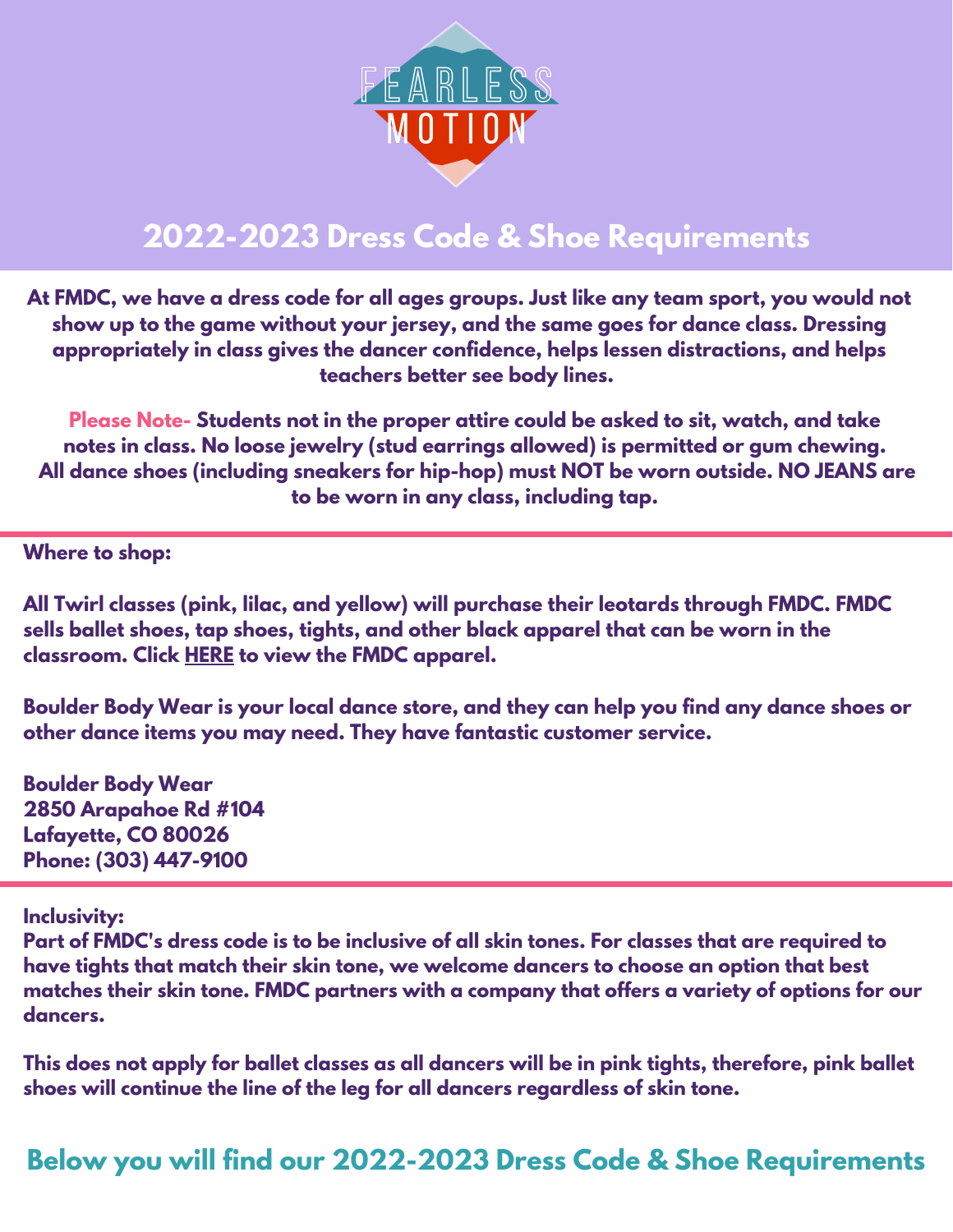## **Fearless Motion Dance Center**

# **2022-2023 Dress Code & Shoe Requirements**



## **Ages 3-6yrs**

# **Ballet/Tap**

#### **Twirl PINK**

- **Pink leotard \*purchased through FMDC**
- **Pink tights**
- **Pink ballet shoes**
- **Black tap shoes**
- **Hair pulled back out of face (bun preferred)**

#### **Twirl LILAC**

- **Lilac leotard \*purchased through FMDC**
- **Pink tights**
- **Pink ballet shoes**
- **Black tap shoes**
- **Hair pulled back out of face (bun preferred)**

#### **Twirl YELLOW**

- **Yellow leotard \*purchased through FMDC**
- **Pink tights**
- **Pink ballet shoes**
- **Black tap shoes**
- **Hair pulled back out of face (bun preferred)**

### **Acro PINK, LILAC, and YELLOW**

- **Biketard (any color) or Twirl Leotard**
- **Bare feet (convertible tights if coming from a Twirl class)**
- **Hair pulled back out of face**

### **Hip Hop LILAC and YELLOW**

- **Comfortable athletic clothes that you can move and stretch fully in. No jeans.**
- **Sneakers only worn for hiphop class. Any style...stylish and fun!**
- **Hair pulled back out of face**

#### **Pre-Jazz LILAC and YELLOW**

- **Biketard (any color) or Twirl Leotard**
- **Black jazz shoes**
- **Hair pulled back out of face**

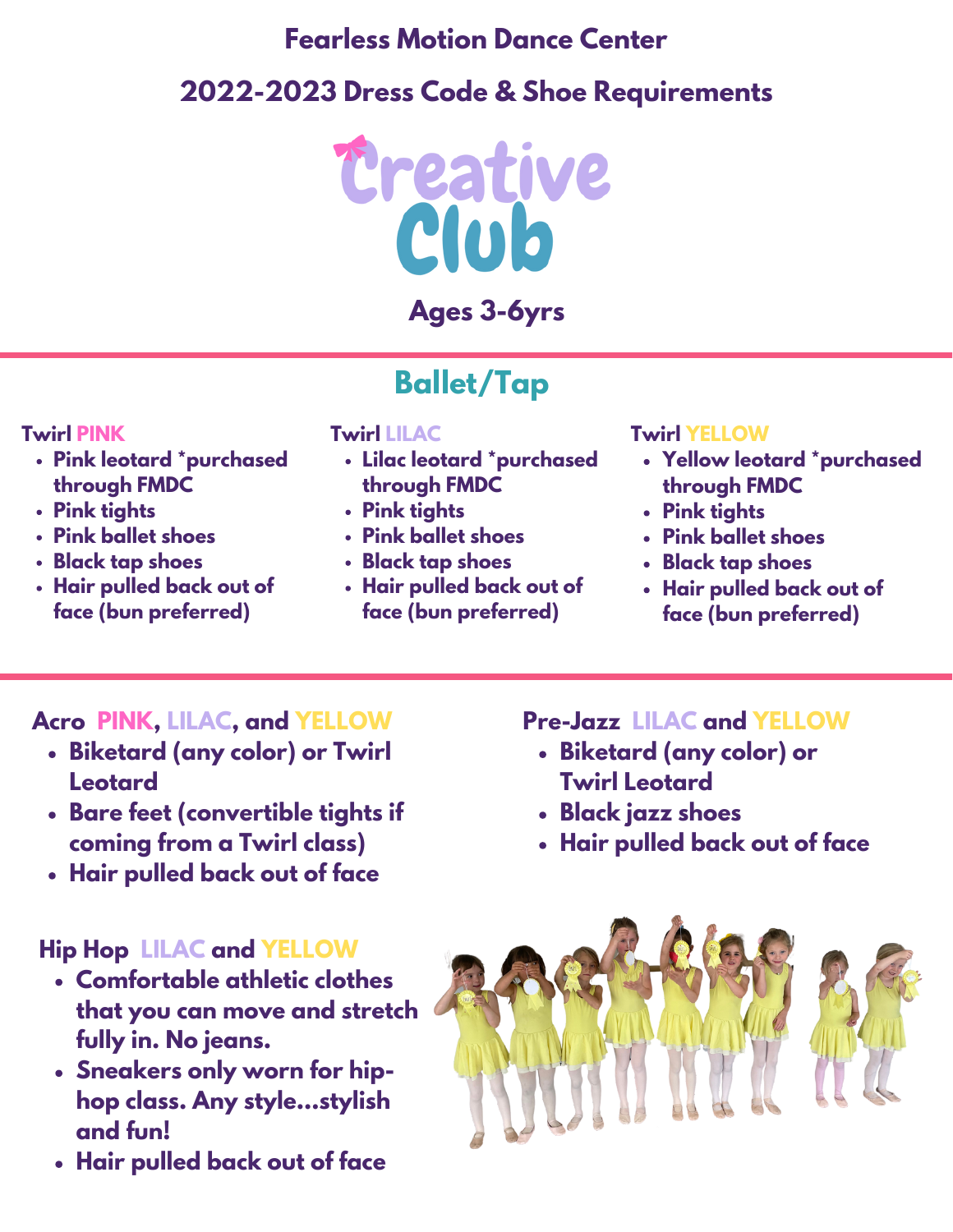## **Fearless Motion Dance Center**

# **2022-2023 Dress Code & Shoe Requirements**



# **BOYS Ages 3-6yrs**

# **Ballet/Tap**

#### **Twirl PINK**

- **Solid pink t-shirt \*purchased through FMDC**
- **Solid black shorts or tightfitting pants.**
- **Black ballet shoes**
- **Black tap shoes**

#### **Twirl LILAC**

- **Solid lilac t-shirt \*purchased through FMDC**
- **Solid black shorts or tightfitting pants.**
- **Black ballet shoes**
- **Black tap shoes**

#### **Twirl YELLOW**

- **Solid yellow t-shirt \*purchased through FMDC**
- **Solid black shorts or tightfitting pants.**
- **Black ballet shoes**
- **Black tap shoes**

### **Acro PINK, LILAC, and YELLOW**

- **Any color, slim-fitting clothes you can move in, such as joggers, shorts, t-shirts, tanks, etc. (no jeans)**
- **Bare feet**

### **Hip Hop LILAC and YELLOW**

- **Comfortable athletic clothes that you can move and stretch fully in. No jeans.**
- **Sneakers only worn for hiphop class. Any style...stylish and fun!**

#### **Pre-Jazz LILAC and YELLOW**

- **Any color, slim-fitting clothes you can move in, such as joggers, shorts, tshirts, tanks, etc. (no jeans)**
- **Black jazz shoes**

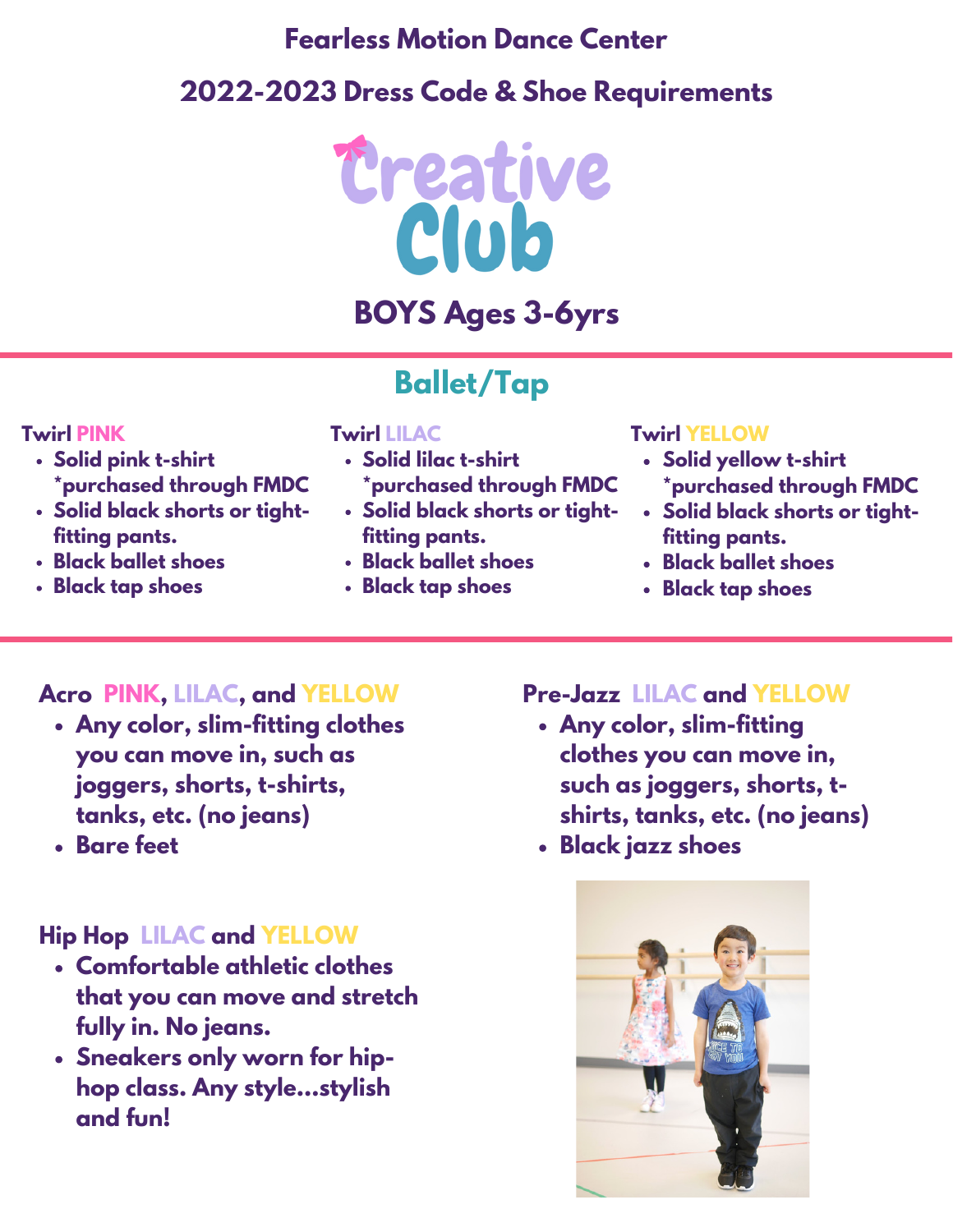## **Fearless Motion Dance Center 2022-2023 Dress Code & Shoe Requirements**

## **Intro to Ballet, Ballet I, and Ballet II**

- **Black leotard (no skirts are permitted)**
- **Pink tights**
- **Pink split-sole ballet shoes**
- **Hair pulled back in a bun secured with a hairnet and bobby pins**

# **Jazz I, Jazz II, Jazz III, Teen Jazz,**

- **Black leotard, black tank top, or black t-shirt with either black jazz shorts or black leggings**
- **Black jazz shoes**
- **Hair is pulled back out of face**

## **Intro to Musical Theatre and Musical Theatre Jr/Sr**

- **Black leotard, black tank top, or black t-shirt with either black jazz shorts or black leggings**
- **Black jazz shoes**
- **Hair is pulled back out of face**

## **Acro - all ages**

- **Biketard or black leotard with either black jazz shorts or black leggings**
- **Bare feet**
- **Hair is pulled back out of face**

#### **Ballet III and Teen Ballet**

- **Black leotard**
- **Ballet skirt \*purchased through FMDC**
- **Pink tights**
- **Pink split-sole ballet shoes**
- **Hair pulled back in a bun secured with a hairnet and bobby pins**

## **Tap I, Tap II, Tap II, and Teen Tap**

- **Stretch, and Leaps & Turns Black leotard, black tank top, or black t-shirt with either black jazz shorts or black leggings**
	- **Black tap shoes: Leos Ultra Tap black lace up full sole tap shoes**
	- **Hair is pulled back out of face**

#### **Intro to Contemporary, Contemporary Jr/Sr, and Stretch**

- **Black leotard, black tank top, or black t-shirt with either black jazz shorts or black leggings**
- **Bare feet**
- **Hair is pulled back out of face**

#### **Hip Hop I, Hip Hop II, Hip Hop III, and Teen Hip Hop**

- **Comfortable athletic clothes that you can move and stretch fully in. No jeans.**
- **Sneakers only worn for hip-hop class. Any style...stylish and fun!**
- **Hair pulled back out of face**

**If your dancer wears a loose tank top or t-shirt please wear a leotard or sports underneath it. Many moves in dance go upside down.**